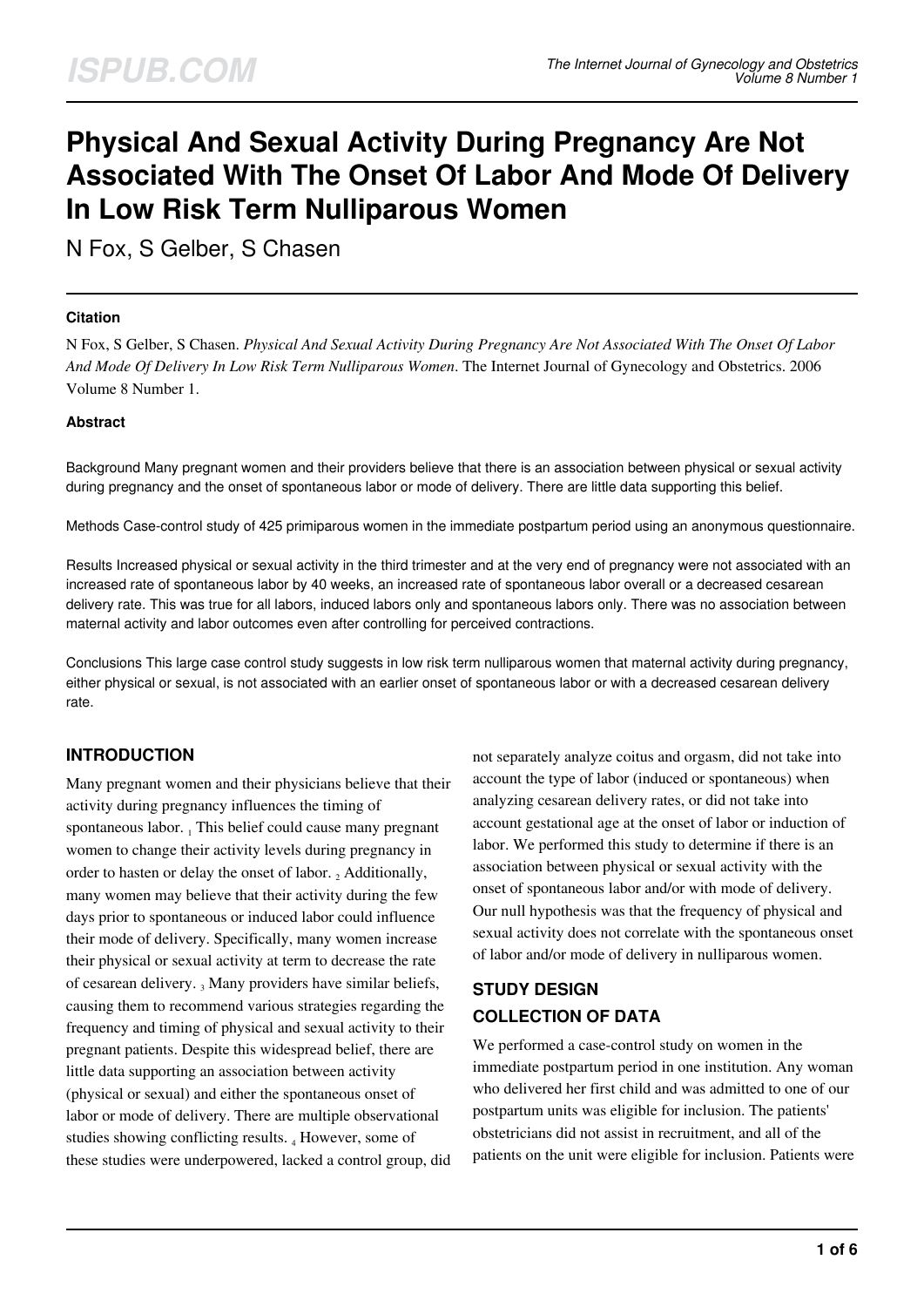not eligible if they had prior deliveries, were admitted to our antepartum unit after delivery due to maternal or neonatal complications, or could not understand our questionnaire. We excluded women with prior deliveries as their outcome in that pregnancy may have altered their activity during this pregnancy. All subjects were approached by one investigator (NSF) and offered an anonymous questionnaire to complete (Figure 1).

#### **Figure 1**

#### Figure 1: Study Questionnaire

|          | Please answer the following questions regarding yourself:                                                              |                |             |
|----------|------------------------------------------------------------------------------------------------------------------------|----------------|-------------|
| 1.       | How old are you?                                                                                                       |                |             |
| 2.<br>3. | What was the date of your delivery?                                                                                    |                |             |
| 4.       | What was your due date?                                                                                                |                |             |
|          | Which of the following best describes your delivery (choose one)?                                                      |                |             |
|          | A. Labor started on its own and I had a vaginal delivery                                                               |                |             |
|          | B. Labor started on its own and I had a cesarean section                                                               |                |             |
|          | C. Labor was induced and I had a vaginal delivery                                                                      |                |             |
|          | D. Labor was induced and I had a cesarem section                                                                       |                |             |
|          | E. I had no labor and had a cesarean section.                                                                          |                |             |
|          | Please answer the following questions about the 48 HOUR TIME PERIOD PRIOR TO YOUR ADMISSION TO LABOE                   |                |             |
|          | AND DELIVERY (choose the single hest answer):                                                                          |                |             |
| 1.       | How often were you experiencing contractions?                                                                          |                |             |
|          | No contractions<br>$\leq 1$ per hour                                                                                   | 2-4 per hour   | >4 per hour |
| 2.       | How many hours per day were you on your feet?                                                                          |                |             |
|          | $0 - 1$<br>2.4                                                                                                         | $5-8$          | 9 or more   |
| 3.       | How many times in these 2 days did you perform strenuous physical activity ("work-out") for 20 minutes or more?        |                |             |
|          |                                                                                                                        |                | 3 or more   |
| 4.       | How many times in these 2 days did you have vaginal sexual intercourse?                                                |                |             |
|          |                                                                                                                        |                | 3 or more   |
| 5.       | How many times in these 2 days did you achieve orgasm (either related to or not related to interrourse)?               |                |             |
|          |                                                                                                                        | $\overline{2}$ | 3 or more   |
|          |                                                                                                                        |                |             |
|          | Please answer the following questions about the time period from TWO WEEKS PRIOR TO YOUR DELIVERY UNTII                |                |             |
|          | TWO DAYS PRIOR TO YOUR ADMISSION TO LABOR AND DELIVERY (choose the single best answer):                                |                |             |
| б.       | On average, how often were you experiencing contractions during this time period?                                      |                |             |
|          | $≤1$ per hour<br>No contractions                                                                                       | 2-4 per hour   | >4 per hour |
| 7.       | On average, how many hours per day were you on your feet during this time period                                       |                |             |
|          | 2.4<br>$0 - 1$                                                                                                         | 5.8            | 9 or more   |
| 8.       | How many times in this time period did you perform strenuous physical activity ("work-ouf") for 20 minutes or more     |                |             |
|          | $1$ or $2$                                                                                                             | $3$ or $4$     | 5 or more   |
|          |                                                                                                                        |                |             |
| 9.       | How many times in this time period did you have vaginal sexual intercourse?                                            |                |             |
|          | $1$ or $2$                                                                                                             | $3$ or $4$     | 5 or more   |
|          | 10. How many times in this time period did you achieve orgasm (either related to or not related to intercourse)?       |                |             |
|          | $1$ or $2$                                                                                                             | $3$ or $4$     | 5 or more   |
|          | Please answer the following questions about the time period from THE BEGINNING OF THE THIRD TRIMESTER (24              |                |             |
|          | weeks pregnant) UNTIL TWO WEEKS PRIOR TO YOUR ADMISSION TO THE HOSPITAL (choose the single hest                        |                |             |
| answer): |                                                                                                                        |                |             |
| 11.      | On average, how often were you experiencing contractions during this time period?                                      |                |             |
|          | No contractions<br>$≤1$ per hour                                                                                       | 2-4 per hour   | >4 per hour |
| 12.      | On average, how many hours per day were you on your feet during this time period?                                      |                |             |
|          | $0 - 1$<br>2.4                                                                                                         | 5.8            | 9 or more   |
|          | 13. How often did you perform stremaous physical activity ("work-out") for 20 minutes or more during this time period? |                |             |
|          | Never                                                                                                                  |                |             |
|          |                                                                                                                        |                |             |
|          | Every two to four weeks                                                                                                |                |             |
|          | Every week                                                                                                             |                |             |
|          | More than once per week                                                                                                |                |             |
|          | 14. How often did you have vaginal sexual intercourse during this time period?                                         |                |             |
|          | Never                                                                                                                  |                |             |
|          | Every two to four weeks                                                                                                |                |             |
|          | Every week                                                                                                             |                |             |
|          | More than once per week                                                                                                |                |             |
|          |                                                                                                                        |                |             |
|          | 15. How often did you adhieve orgasm during this time period (either related to or not related to intercourse)?        |                |             |
|          | Never                                                                                                                  |                |             |
|          |                                                                                                                        |                |             |
|          | Every two to four weeks                                                                                                |                |             |
|          |                                                                                                                        |                |             |
|          | Every week                                                                                                             |                |             |
|          |                                                                                                                        |                |             |
|          | More than once per week                                                                                                |                |             |
|          |                                                                                                                        |                |             |
|          |                                                                                                                        |                |             |

Subjects who consented were given a blank questionnaire and instructions to return it completed to an anonymous collection box located on the postpartum unit. The subjects completed the questionnaire in private. Due to the sensitive nature of the questions and privacy concerns, the only demographics asked for in the questionnaire were the subject's age, date of delivery, and original due date. While more detailed clinical and demographic information would have been informative, we believed that this study design emphasizing strict anonymity would increase participation and increase the accuracy of responses to sensitive questions. The questionnaire asked the subject to categorize her delivery into one of 5 possibilities and to describe her level of activity for each of 3 separate time periods: the 48 hour time period prior to admission to labor and delivery, the two week period prior to this, and the time period starting at 24 weeks gestation and ending 2 weeks before admission to labor and delivery. Each of the multiple choice questions had 4 possible choices, but categorical cut-offs were defined a priori in order to define a "high-activity" group for each question (and are used in tables II and III). We planned on analyzing the responses both as categorical (high activity vs. normal activity) and ordinal variables (using the four possible responses to each question). Institutional Review Board approval was obtained prior to distributing questionnaires.

## **SAMPLE SIZE CALCULATION**

We calculated our sample size based on the outcome of spontaneous onset of labor by 40 weeks, excluding subjects who underwent an induction of labor or planned cesarean delivery before 40 weeks. We believe this outcome is more informative as it is not influenced by the induction patterns of individual providers. Therefore, only subjects who were "allowed" to go to 40 weeks gestation were included in the primary analysis. Prior studies report approximately 25% of subjects engaging in "high-activity" during the third trimester.  $4.7$  In order to have 80% power to detect a doubled proportion of subjects reporting "high activity" from 25% to 50% in those experiencing spontaneous labor by 40 weeks, with an alpha error of 0.05, we estimated that 330 subjects would be needed. Therefore, we recruited subjects until we had approximately 330 subjects whose pregnancies were allowed to go to 40 weeks or more (i.e. excluding any subjects who had an induction of labor or planned cesarean delivery before 40 weeks). The secondary outcome was mode of delivery.

## **STATISTICAL ANALYSIS**

Chi square analysis was used for categorical and ordinal variables. Student t-test was used for analysis of continuous variables (SPSS 12.0 for Windows copyright 1989-2003, Chicago).

## **RESULTS**

788 questionnaires were distributed over a 9-month period between February and October 2006. 425 (54%) were completed and returned, and 331 subjects were eligible for the primary analysis (154 with spontaneous labor by 40 weeks, 177 without spontaneous labor by 40 weeks,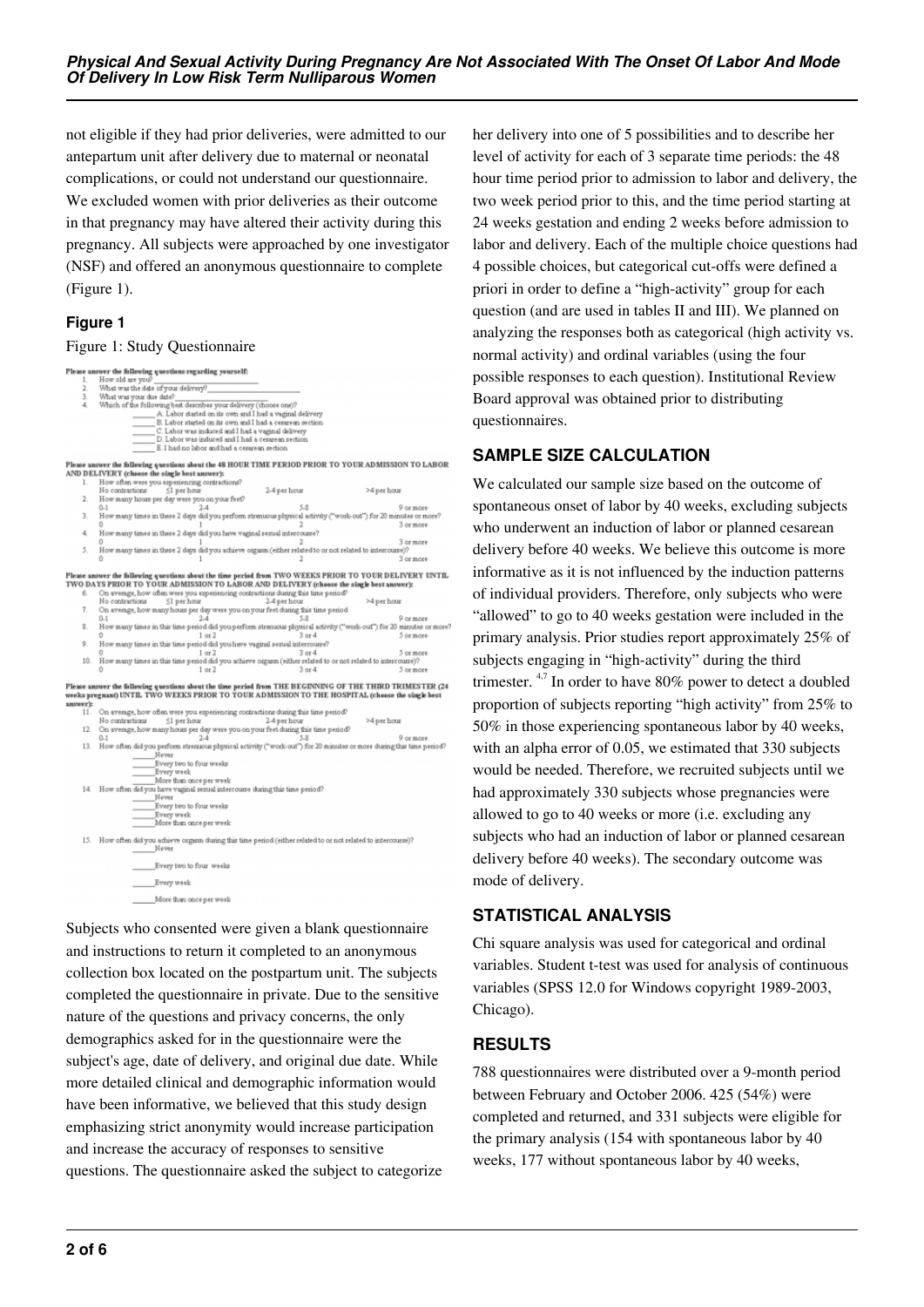excluding those who underwent an induction of labor or elective cesarean delivery before 40 weeks). The mean age of the 425 respondents was 32 +/- 5 years and the mean gestational age at delivery was 39 4/7 weeks +/- 10 days (range 32 5/7 to 42 2/7 weeks). 18 (4%) delivered before 37 weeks (12 spontaneous labor, 6 indicated deliveries). Overall, 243 (57%) subjects had spontaneous labor (28% cesarean delivery rate), 136 (32%) subjects underwent an induction of labor (41% cesarean delivery rate), and 46 (11%) subjects underwent a cesarean delivery before labor. Table I lists the rate of spontaneous labor by week from 37 to 40 weeks, excluding subjects undergoing induction of labor or elective cesarean delivery before the start of that week (i.e. including only those subjects who were allowed to progress to the next week). Table I also lists the rate of spontaneous labor per week in subjects still pregnant, excluding those who underwent an induction of labor or elective cesarean delivery during that week. About half of subjects allowed to remain pregnant underwent spontaneous labor by 40 weeks. Of all subjects pregnant after 40 weeks, about half who waited went into spontaneous labor by 41 weeks.

## **Figure 2**

Table 1: Rate of spontaneous labor per week.

|                 | Cumulative Rate of<br>Spontaneous Labor | Rate of Spontaneous Labor Per<br>Week |
|-----------------|-----------------------------------------|---------------------------------------|
| Total           | 243/425 (57.2%)                         |                                       |
| Before 37 weeks | 12/419 (2.9%)                           |                                       |
| Before 38 weeks | 31/407 (7.6%)                           | 19/395 (4.8%)                         |
| Before 39 weeks | 68/382 (17.8%)                          | 37/351 (10.5%)                        |
| Before 40 weeks | 154/331 (46.5%)                         | 86/263 (32.7%)                        |
| Before 41 weeks | 222/284 (78.2%)                         | 68/130 (52.3%)                        |

Subjects with an induction of labor or planned cesarean delivery during the preceding week were removed from the denominator

Table II compares the reported levels of activity between subjects who did and did not have spontaneous labor by 40 weeks, excluding subjects who underwent induction of labor or elective cesarean delivery before 40 weeks (primary outcome). Not surprisingly, subjects who had spontaneous labor by 40 weeks were more likely to report subjective contractions in the 2 days before admission to labor and delivery. Otherwise, there were no differences in reported activity between the 2 groups in any of the 3 time periods, other than decreased vaginal sexual intercourse in the 2 days before admission to labor and delivery and decreased daily activity in the third trimester both being associated with an increased rate of spontaneous labor by 40 weeks. When analyzing responses as ordinal variables, rather than categorical ones, there was no longer an association seen between decreased  $3<sup>rd</sup>$  trimester levels of daily activity and

the onset of spontaneous labor by 40 weeks.

#### **Figure 3**

Table 2: Comparison of responses based on spontaneous labor by 40 weeks or not\*

|                                                   | No                 | Spontaneous   | $\mathbf{p}$ |  |
|---------------------------------------------------|--------------------|---------------|--------------|--|
|                                                   | <b>Spontaneous</b> | Labor by 40   |              |  |
|                                                   | Labor by 40        | Weeks         |              |  |
|                                                   | Weelss             |               |              |  |
|                                                   | $(n=177)$          | $(n=1.54)$    |              |  |
| Mean Age                                          | $32 + 1.5$         | $32 + 1.5$    | 0.62         |  |
|                                                   |                    |               |              |  |
| Time Period #1 - 48 hours prior to admission      | % of Subjects      | % of Subjects | OR           |  |
| to labor and delivery                             |                    |               | (95% CD)     |  |
| Contraction frequency >4/hour                     | 33.7               | 47.3          | 0.71         |  |
|                                                   |                    |               | (0.55, 0.93) |  |
|                                                   | 52.8               | 53.9          | 0.98         |  |
| 5 or more hours per day on feet                   |                    |               |              |  |
|                                                   |                    |               | (0.8, 1.2)   |  |
| 1 or more strenuous physical activity **          | 35.6               | 36.6          | 0.97         |  |
|                                                   |                    |               | (0.73, 1.3)  |  |
| 1 or more vaginal sexual intercourse              | 24.4               | 11.74         | 2.1          |  |
|                                                   |                    |               | (13, 35)     |  |
| 1 or more orgasm                                  | 22.2               | 13.7          | 1.6          |  |
|                                                   |                    |               | (1.0, 2.6)   |  |
| Time Period #2 – 2 weeks prior to delivery        |                    |               |              |  |
| until 48 hours prior to admission to labor and    |                    |               |              |  |
| delivery                                          |                    |               |              |  |
| Contraction frequency ≥2 / hour                   | 13.1               | 13.9          | 0.95         |  |
|                                                   |                    |               | (0.55, 1.6)  |  |
| 5 or more hours per day on feet                   | 68                 | 63            | 1.1          |  |
|                                                   |                    |               |              |  |
|                                                   |                    |               | (0.92, 1.3)  |  |
| 1 or more strenuous physical activity **          | 51.1               | 49.7          | 1.0          |  |
|                                                   |                    |               | (0.83, 1.3)  |  |
| 1 or more Vaginal Sexual Intercourse              | 44.3               | 38.2          | 1.2          |  |
|                                                   |                    |               | (0.89, 1.5)  |  |
| 1 or more orgasm                                  | 45.7               | 36.2          | 13           |  |
|                                                   |                    |               | (0.97, 1.6)  |  |
| Time Period #3 - Third trimester (24 weeks)       |                    |               |              |  |
| until 2 weeks prior to delivery.                  |                    |               |              |  |
| Contraction frequency ≥ 1/ hour                   | 25.9               | 26.7          | 0.96         |  |
|                                                   |                    |               | (0.67, 1.4)  |  |
| 9 or more hours per day on feet                   | 37.9               | 27            | 1.4          |  |
|                                                   |                    |               | (1.01, 1.9)  |  |
| Strenuous physical activity** at least every week | 49.4               | 51.3          | 0.96         |  |
|                                                   |                    |               |              |  |
|                                                   |                    | 23.7          | (0.77, 1.2)  |  |
| Vaginal sexual intercourse at least every week    | $\overline{27}$    |               | 1.1          |  |
|                                                   |                    |               | (0.78, 1.7)  |  |
| Orgasm at least every week                        | 29.9               | 25.3          | 1.2          |  |
|                                                   |                    |               | (0.83, 1.7)  |  |

\*Patients who underwent an induction of labor or planned cesarean delivery before 40 weeks

were not included in this analysis.<br>Were not included in this analysis.<br>\*\*Stremuous physical activity defined as 20 minutes or more of stremuous physical activity ("working-out")

We also compared the reported levels of activity between all 243 subjects who had spontaneous labor at any time and all 182 subjects who did not have spontaneous labor. Again, the subjects who had spontaneous labor were more likely to report subjective contractions during the 2 days prior to admission to labor and delivery. Otherwise, there were no statistically significant differences in reported activities between the 2 groups in any of the 3 time periods. This remained true when we analyzed the responses as ordinal, rather than categorical variables.

Table III lists the cesarean delivery rates broken down by reported levels of activity. We decided to analyze the overall population, as well as the population broken down by induced or spontaneous labor, as the cesarean delivery rate in our population was significantly higher in the subjects who had induced labor (40% vs. 28%). For this analysis, we excluded subjects who had a cesarean delivery before labor. Activity in the 2 days before admission to labor and delivery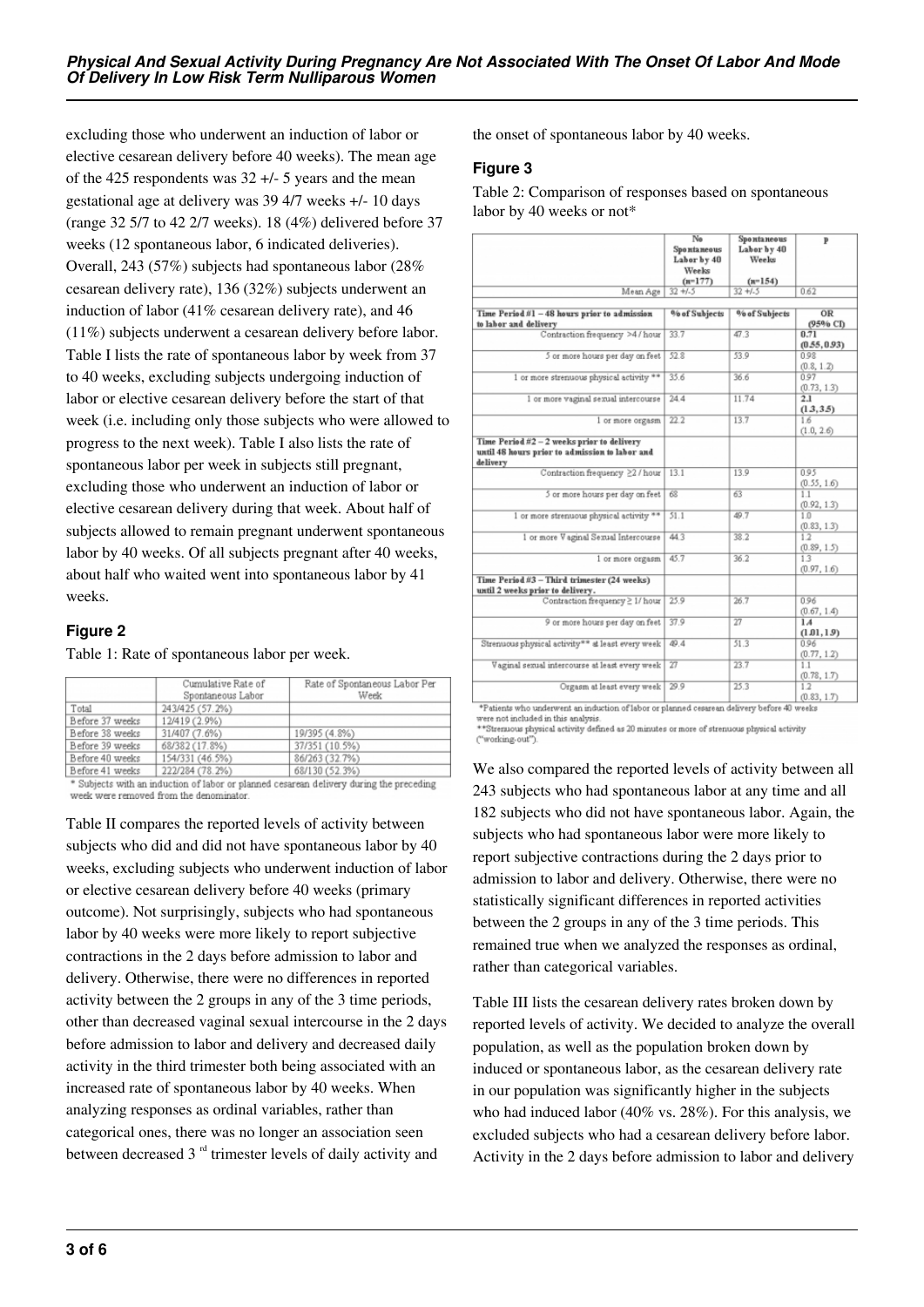was not associated with mode of delivery. This was true for all labors, spontaneous labors only, and induced labors only. This remained true when we analyzed the responses as ordinal variables, rather than categorical ones. In subjects with spontaneous labor, higher reported levels of strenuous physical activity in the 2 weeks before delivery was associated with an increased cesarean delivery rate. This was not true when we analyzed the responses as ordinal variables.

## **Figure 4**

Table 3: Cesarean rates based on level of activity at the end of pregnancy\*

|                                                                    |     | $CS \times (p)$        |                               |                                  |
|--------------------------------------------------------------------|-----|------------------------|-------------------------------|----------------------------------|
|                                                                    |     | Overall<br>$6n = 3791$ | Induced<br>Labor<br>$(n-136)$ | Spontaneous Labor<br>$(n = 243)$ |
| Overall                                                            |     | 32.5%                  | 40.4%                         | 28%                              |
| Time Period 41 - 48 hours prior to admission to labor and delivery |     |                        |                               |                                  |
| Contraction frequency >4 / hour                                    | YES | 30.6                   | 37.5                          | 29.7                             |
|                                                                    | NO  | 33.6                   | 41.9                          | 25.6                             |
|                                                                    |     | (0.57)                 | (0.79)                        | (0.56)                           |
| 5 or more hours per day on feet                                    | YES | 324                    | 368                           | 30.T                             |
|                                                                    | NO  | 32.4                   | 433                           | 25.5                             |
|                                                                    |     | Œ                      | (0.49)                        | (0.47)                           |
| I or more stressores physical activity **                          | YES | 318                    | 39.5                          | 27.9                             |
|                                                                    | NO  | 329                    | 40.9                          | 28.2                             |
|                                                                    |     | (0.91)                 | (1)                           | (1)                              |
| or more vaginal sensal intercourse                                 | YES | 329                    | 34.4                          | 31.6                             |
|                                                                    | NO  | 32.4                   | 427                           | 27.3                             |
|                                                                    |     | (1)                    | (0.54)                        | (0.56)                           |
| I or more orgasm                                                   | YES | 329                    | 38.7                          | 28.2                             |
|                                                                    | NO  | 32.7                   | 41.7                          | 28.1                             |
|                                                                    |     | (1)                    | (0.84)                        | (D)                              |
| Time Period #2 - 2 weeks prior to delivery until 48 hours prior to |     |                        |                               |                                  |
| admission to labor and delivery                                    |     |                        |                               |                                  |
| Contraction frequency >2 / hour                                    | YES | 35                     | 44                            | 27.6                             |
|                                                                    | NO  | 32.7                   | 41.1                          | 28.4                             |
|                                                                    |     | (0.76)                 | (0.82)                        | (1)                              |
| Sor more hours per day on feet                                     | YES | ĪĒ                     | 34.6                          | 29.8                             |
|                                                                    | NO  | 34.6                   | 50                            | 241                              |
|                                                                    |     | (0.57)                 | (0.11)                        | (0.44)                           |
| I or more stressious physical activity **                          | YES | 37.6                   | 44.6                          | 339                              |
|                                                                    | NO  | 27.7                   | 37.1                          | 22                               |
|                                                                    |     | (.05)                  | (0.39)                        |                                  |
| I or more vaginal sexual istescourse                               | YES | 36.7                   | 47.2                          | 鏓                                |
|                                                                    | NO  | 29.6                   | 36.6                          | 25.7                             |
|                                                                    |     | (0.18)                 | (0.28)                        | (0.38)                           |
| I or more orgarm                                                   | YES | 37                     | ৰত                            | 31.9                             |
|                                                                    | NO  | 29                     | 36.5                          | 25.2                             |
|                                                                    |     | (0.17)                 | (0.38)                        | (0.3)                            |
| Time Period #3 - Third trimester (24 weeks) until 2 weeks prior to |     |                        |                               |                                  |
| delivery                                                           |     |                        |                               |                                  |
| Contraction frequency > 1/hour                                     | YES | 38                     | 459                           | 333                              |
|                                                                    | NO  | 30.6                   | 38.9                          | 26.1                             |
|                                                                    |     | (0.21)                 | (0.56)                        | (0.33)                           |
| 9 or more hours per day on feet                                    | YES | 29.8                   | 383                           | 24.7                             |
|                                                                    | NO  | 333                    | 40.7                          | 29.4                             |
|                                                                    |     | (0.56)                 | (0.86)                        | (0.54)                           |
| Stremous physical activity <sup>ne</sup> at least every week       | YES | 37.6                   | 48.5                          | 31.4                             |
|                                                                    | NO  | 26.6                   | 323                           | 23.5                             |
|                                                                    |     | (.03)                  | (.08)                         | (0.19)                           |
| Vaginal semal intercourse at least every week                      | YES | 32.2                   | 419                           | 27.1                             |
|                                                                    | NO  | 32.5                   | 40.2                          | 28.2                             |
|                                                                    |     | (1)                    | (1)                           | m                                |
| Orgases at least every week                                        | YES | N.7                    | 37.5                          | 27.9                             |
|                                                                    | NO  | 326                    | 41.9                          | 27.7                             |
|                                                                    |     | (0.9)                  | (0.7)                         | (1)                              |

fichiects who had a plasmed cesarean delivery before labor were excluded.<br>Internacia physical activity defined as 20 minutes or more of strenuous physical activity ("working-out").

Since maternal contractions frequently precede the onset of spontaneous labor (which had a lower cesarean delivery rate than induced labor) and could result in decreased maternal activity, multivariable analysis was performed to control for this potential confounding factor. We also controlled for maternal age in this analysis. Maternal physical and sexual activity during any of the three time periods were not independently associated with an increased rate of spontaneous labor by 40 weeks, or with spontaneous labor overall. Increased reported contractions in the 2 days prior to delivery was independently associated with an increased rate of spontaneous labor by 40 weeks and with spontaneous labor overall. Increased maternal physical or sexual activity during any of the three time periods was not independently

associated with a decreased rate of cesarean delivery in either induced, spontaneous, or all labors. Increased reported contractions in the 2 days prior to delivery was not independently associated with mode of delivery in all labors, spontaneous labors only, or induced labors only.

## **DISCUSSION**

In this large case-control study, we did not find an association between increased activity during the third trimester of pregnancy and the onset of spontaneous labor or the mode of delivery. This was true both when we analyzed responses as categorical (high activity vs. regular activity) as well as ordinal variables. This was true when we looked at activity during the third trimester in general, as well as activity closer to delivery. Tan et al questioned 200 women at the end of pregnancy about their coital activity. <sup>8</sup> Their data indicate that coitus at term is associated with an increased rate of spontaneous labor. However, the subjects reporting coitus were more likely to be Malay, educated and working professionals. This could have influenced their results. There is scientific plausibility to coitus being associated with initiation of labor. Maternal orgasm has been associated with increased uterine contractions,  $<sub>5</sub>$  and semen</sub> contains prostaglandin E.  $_6$  Yet, in our population, we did not find any association between orgasm or intercourse with the onset of spontaneous labor by 40 weeks, or the onset of spontaneous labor overall. Our data regarding sexual activity and the onset of spontaneous labor are consistent with the results of Schaffir, who prospectively questioned 93 women about their sexual activity at term. <sup>6</sup> He found no association between coitus and labor outcomes. Yost et al studied women at high risk for recurrent preterm birth and found that coitus during early pregnancy was not associated with an increased risk of recurrent preterm birth.  $_7$  Sayle et al found that intercourse during late pregnancy was associated with a decreased incidence of preterm delivery.<sup>5</sup> Others have found similar results.  $_8$  A Cochrane review  $_9$  found only one prospective trial evaluating sexual activity and bishop score and concluded that the trial of 28 subjects was too small to draw any meaningful conclusions. They commented that it would be difficult to standardize sexual intercourse in a prospective fashion.

There have been few studies evaluating maternal physical activity and the onset of spontaneous labor at term or mode of delivery. Most studies have tried to correlate maternal working environment to birth outcomes.  $_{10}$  In our study, we specifically inquired about general activity (hours per day on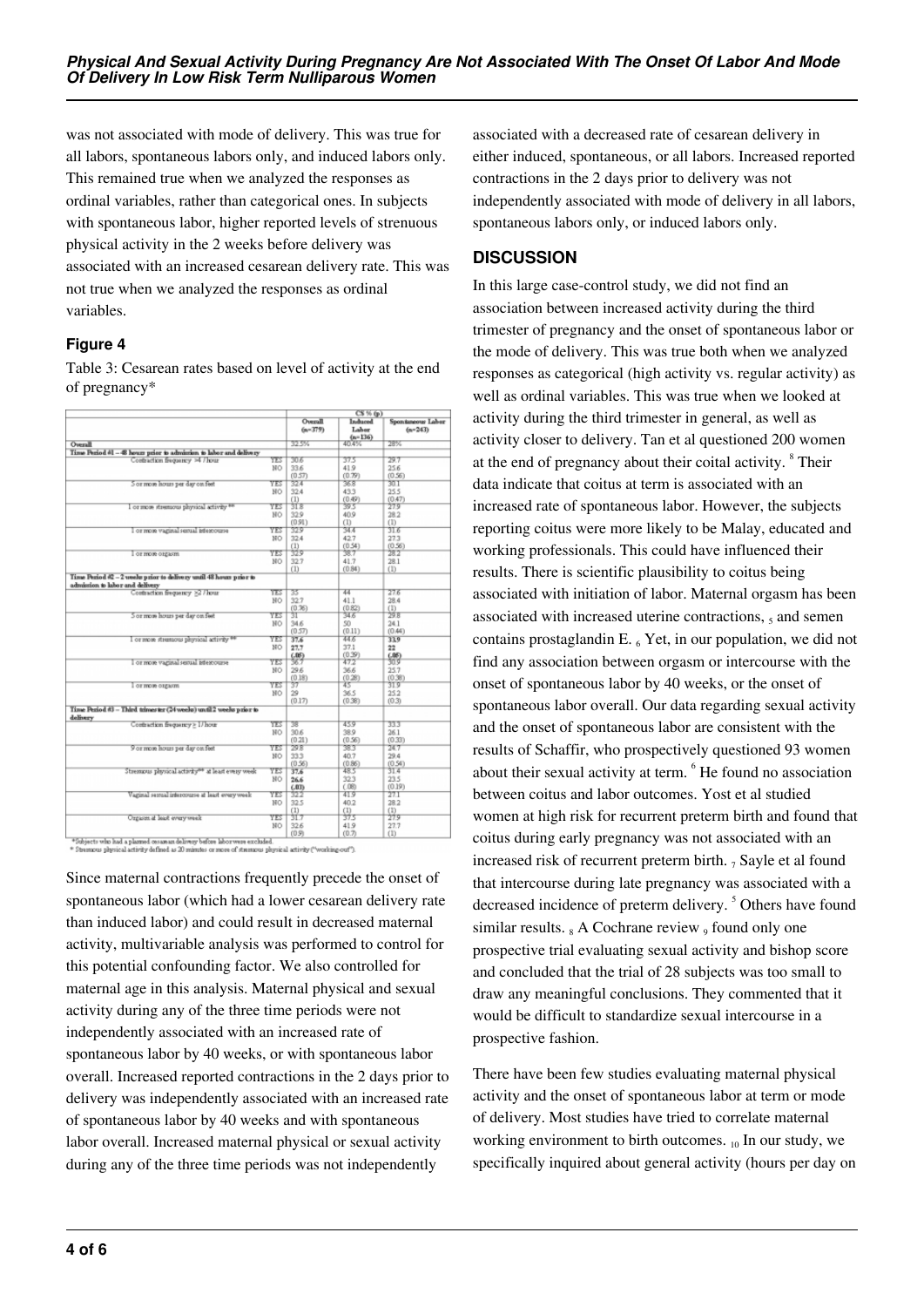feet) and strenuous physical activity. We also separately analyzed three time periods during the third trimester. This allows for more specific conclusions about the association with labor outcomes. For example, it is useful to study if increased physical activity in the few days prior to an induction of labor will increase the rate of vaginal delivery. This information could assist with patient counseling.

Due to the sensitive nature of the questions asked in our questionnaire and privacy concerns, we did not ask many detailed clinical or demographic questions. This is a limitation to the study as certain clinical situations may have influenced activity patterns, as well as pregnancy outcomes, thereby confounding the results. However, we believe our study design increased the response rate and the accuracy of the responses. We tried to minimize confounders by only including women who just delivered their first child, thereby excluding women with a history of preterm birth or placental insufficiency who may have been advised to alter their activity. We also used for our primary analysis spontaneous labor by 40 weeks, excluding women induced or delivered by elective cesarean prior to 40 weeks. This removed subjects with placenta previa and many multiple gestations all of whom would likely have been told to reduce their activity - from the analysis. However, there probably were some women with multiple gestations or other high-risk conditions who were included in the analysis. Since they are more likely to go into spontaneous labor by 40 weeks, and less likely to have increased activity, their inclusion could bias the results.

We did not have enough women who delivered before 37 weeks to make any conclusions about increased activity and the risk of spontaneous preterm birth. Additionally, many of our patients who are high risk for spontaneous preterm birth (short cervix, vaginal bleeding, preterm contractions) and are admitted to out antepartum unit, are admitted to the antepartum unit after delivery as well. These women were not included in the study. A large observational study of over 39,000 women concluded that frequent sexual intercourse was not associated with an increased risk of preterm birth.  $_{11}$ 

Since this was an observational, and not an interventional study, it is possible that women who were performing more strenuous activity were doing so because they felt better. This could reflect less uterine activity, or less engagement of

the fetus into the pelvis. This could bias our results such that women performing more activity were no more likely to go into spontaneous labor only because they were not contracting. We performed a regression analysis to control for perceived contractions, but there could still be other confounding factors involved (such as fetal position). Only a randomized, prospective trial could appropriately analyze if prescribed activity would increase the rate of spontaneous labor, or decrease the rate of cesarean delivery. Obviously, it would be very difficult to properly randomize women to different levels of physical and sexual activity. Therefore, we are left to rely on observational and retrospective data. Our results indicate that women should not be advised that increasing their activity will increase their chances of spontaneous labor, or decrease their chances of a cesarean delivery.

# **CORRESPONDENCE TO**

Nathan S. Fox 525 East 68<sup>th</sup> Street, Box 122 New York, NY 10021 ph 212-746-3186 f 212-746-0449 naf9015@med.cornell.edu

#### **References**

1. Schaffir J. Survey of folk beliefs about induction of labor. Birth 2002; 29: 47-51. 2. LoveToKnow Pregnancy. Available at

http://pregnancy.lovetoknow.com/

wiki/Natural\_Ways\_to\_Induce\_Labor. Retrieved 12/1/2006 3. Associated Content: How to avoid a cesarean. Available at http://www.associatedcontent.com/

article/74575/how\_to\_avoid\_a\_cesarean\_ten\_steps\_to.html? page=4. Retrieved 21/11/2006

4. Tan PC, Andi A, Azmi N, Noraihan MN. Effect of coitus at term on length of gestation, induction of labor, and mode of delivery. Obstet Gynecol 2006; 108:133-140

5. Goodlin RC, Schmidt W, Creevy DC. Uterine tension and fetal heart rate during maternal orgasm. Obstet Gynecol 1972;39:125-7

6. Taylor PL, Kelly RW. 19-Hydroxylated E prostaglandins as the major prostaglandins of human semen. Nature 1974;250:665-7

7. Yost NP, Owen J, Berghella V et al. Effect of coitus on recurrent preterm birth. Obstet Gynecol 2006;107:793-7 8. Von Sydow K. Sexuality during pregnancy and after child-birth: a metacontent analysis of 59 studies. J Psychosom Res 1999;47:27-49

9. Kavanagh J, Kelly AJ, Thomas J. Sexual intercourse for cervical ripening and induction of labor (Cochrane Review). In: The Cochrane Library, Issue 2, 2001. Oxford: Update Software.

10. Brett K, Strogatz D, Savitz D. Employment, job strain, and preterm delivery among women in North Carolina. Am J Public Health 1997;87:199-204

11. Klebanoff MA, Nugent RP, Rhoads GG. Coitus during pregnancy: Is it safe? Lancet 1984 20;2(8408):914-7.